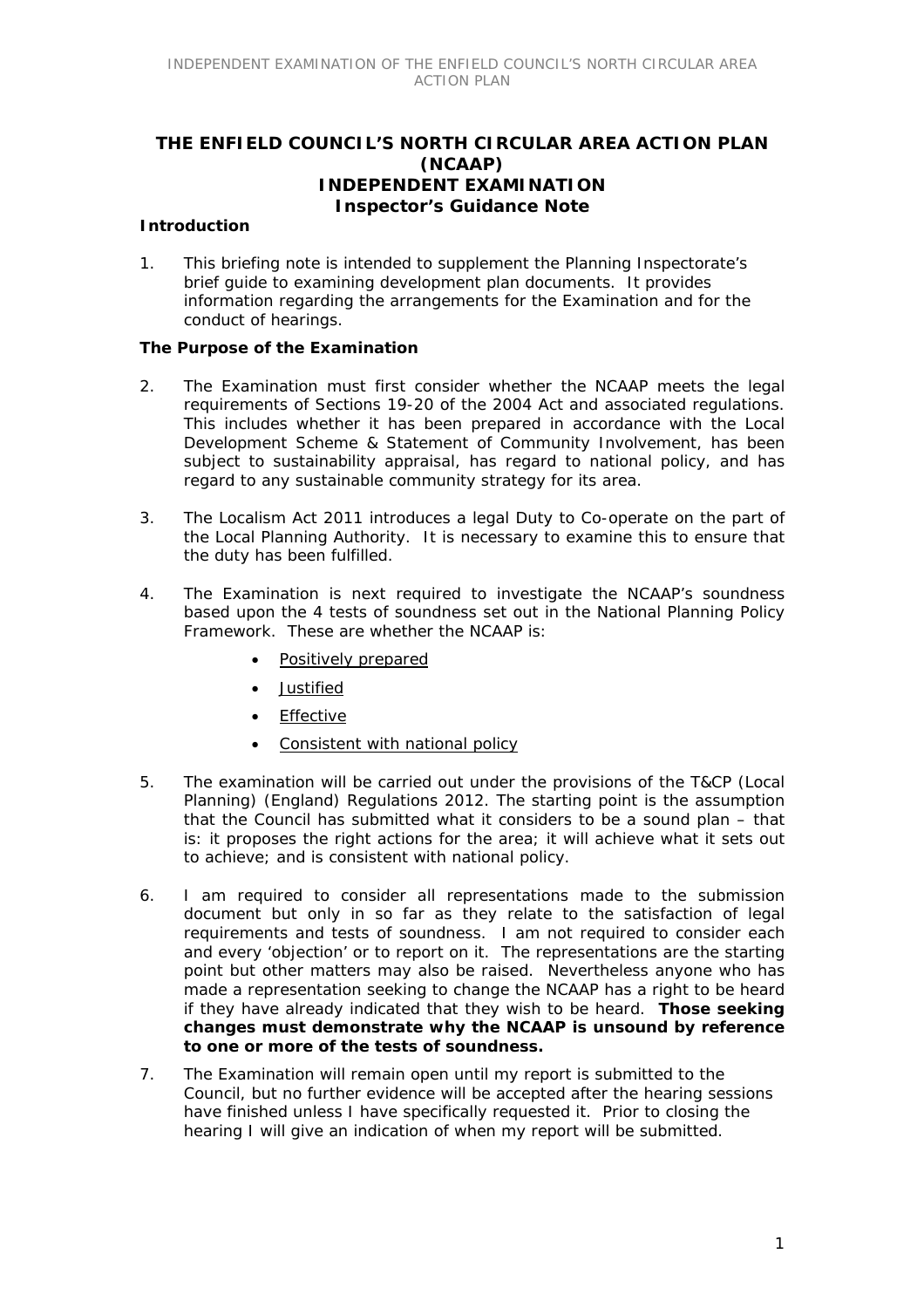- 8. The Planning and Compulsory Purchase Act 2004 has been amended by Section 112 of the Localism Act 2011. **I am now required to either recommend that the NCAAP is adopted or recommend non-adoption, giving reasons in either case for the recommendation. If asked to do so by the local planning authority, I must recommend modifications ("main modifications") that would make the Plan one that is sound.** In order to do so, I must first initiate concerns about the soundness of the NCAAP. This is the first task to be carried out prior to the hearings commencing.
- 9. "Additional modifications" (previously known as minor changes) can now be made by the Council on adoption without the need to be examined. These are changes that do not materially affect the policies set out in the Plan. Where representors are requesting minor changes of wording, for example for clarification, it would be beneficial for such additional modifications to be negotiated outside the Examination process.
- 10. The Council has indicated that a total of 78 representations from 24 representors were received in response to the Publication of the Proposed Submission NCAAP. The Council has produced a Consultation Statement of representations and a summary of the main issues required by Regulation 22 (NCAAP-04), and a Schedule of Representations and Enfield Council's Response (NCAAP-08). The Submission Version of the Plan is accompanied by a schedule of Post Publication Minor Changes (NCAAP-07). The Submission Version, with these Minor Changes incorporated, will form the basis for the Examination.
- 11. Respondents have already indicated whether their views should be dealt with in a written form or whether they feel that they need to come and discuss them orally at a hearing session. Both methods carry the same weight and the Inspector will have equal regard to views put at a hearing or in writing. Attendance at the hearing will only be helpful if you wish and need to participate in a debate.

### **Programme Officer**

- 12. Mr Ken Bean has been appointed as the Programme Officer (PO) to assist me in the Examination. He is acting as an impartial officer of the Examination solely under the Inspector's direction. He can be contacted by email at northcircularexamination@enfield.gov.uk or tel: 0208 379 3094.
- 13. His main tasks are to liaise with all parties to ensure the smooth running of the Examination, to organise the hearings programme, to ensure that all documents received both before and during the hearings are recorded and distributed, and to keep the Examination Library. Copies of the Examination documents are available on the Council's web site and he can make available electronic or paper copies on request.
- 14. During the Examination he will advise on how closely the hearing sessions are following the circulated programme. Alternatively, a regularly-updated programme will be available on the Council's web site. Any procedural questions or other matters should be made through him.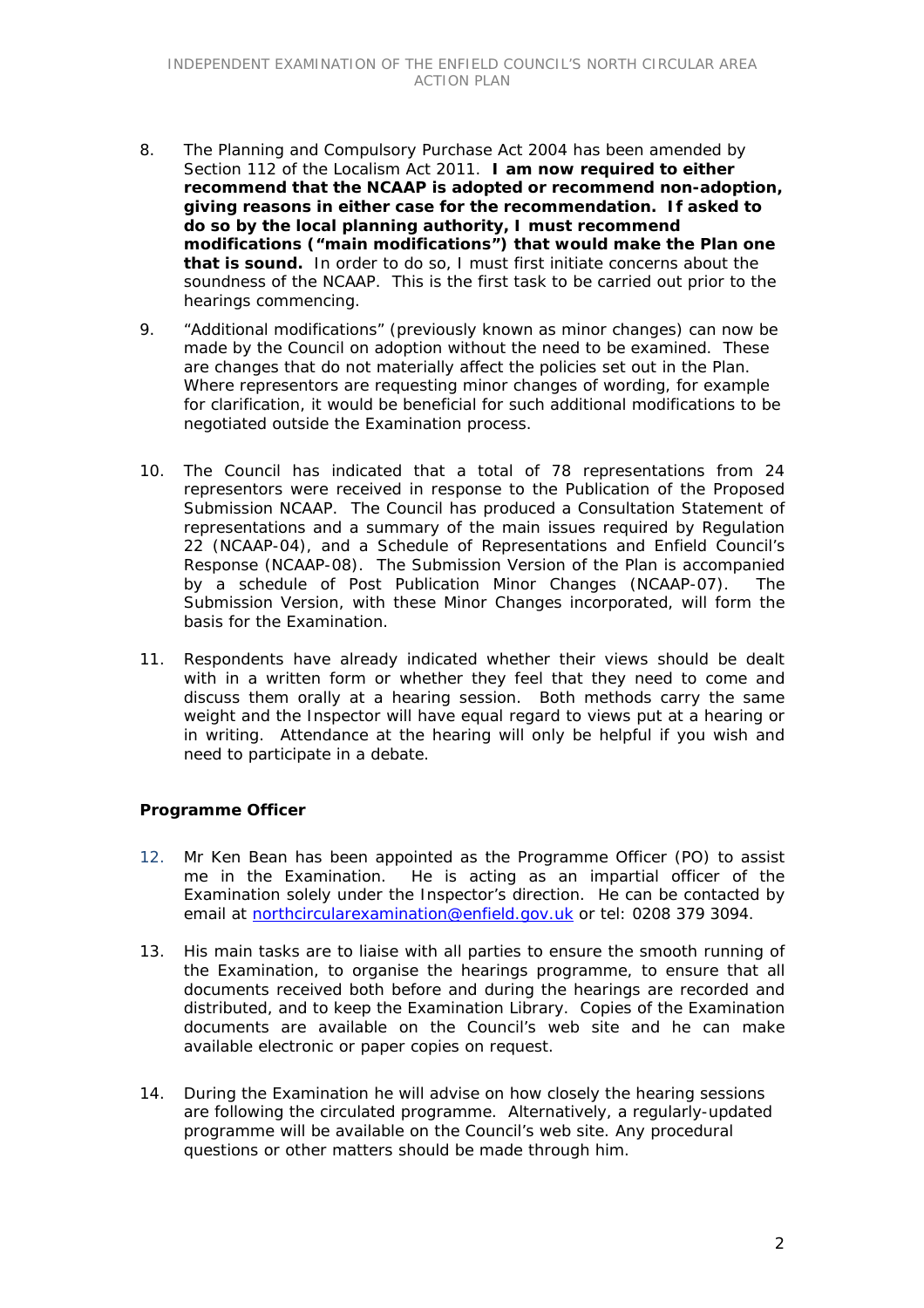### **The Hearing sessions**

- 15. The hearing format will provide a relaxed and informal setting for dealing with issues by way of discussion that I will lead. Those identified to participate may be represented by professional advocates and witnesses if they so wish, but there will be no formal presentation of evidence or crossexamination.
- 16. The hearings, which are part of the overall Examination, will be held on Tuesday 10th December 2013 at the Civic Centre, Silver Street, Enfield, EN1 3BR.
- 17. The hearing session will start at 10.00 and 14.00 with a short break midmorning and mid-afternoon, where convenient. Lunch will be taken at about 13.00. Individual participants must keep in touch with the PO to check the progress of the examination and to ensure that they are present at the appropriate time.
- 18. I will start by making a few brief comments on matters I want to cover. If necessary, an agenda will be circulated before the session. The hearing will then progress under the my guidance, drawing those present into the discussion in such a way as to enable me to gain the information necessary to come to a firm conclusion and decision on the matters.
- 19. For the hearings the PO will provide name boards for each participant which should be up-ended to indicate a wish to speak so that I can invite contributions as I go along without overlooking anyone with a point to make.

### **The submission of further statements**

20. The submission of further statements is only necessary either to clarify existing evidence in response to a specific request from me or to respond to any further submissions provided by the Council (see Addendum sheet). Where required, additional statements should be submitted to the PO no later than Friday 15 November 2013.

### **Statements of [Un] Common Ground**

21. Statements of Common or Uncommon Ground may be submitted where these would be helpful in identifying points that are not, or are, in dispute. This will assist the hearings process to concentrate on the key issues that truly need public discussion. They could for example include: agreed wording of a suggested change to a policy criterion, or agreed factual information; or areas or points of disagreement. This work should commence now, with the aim of completing them in time to feed into the relevant hearing if this is possible.

### **Main Reference Documents**

22. The Council has prepared an Examination Library Index of the documents expected to be referred to most frequently. Extracts of these documents and national policy documents should not be attached to statements. The Examination Library will be available at the venue during the Hearings.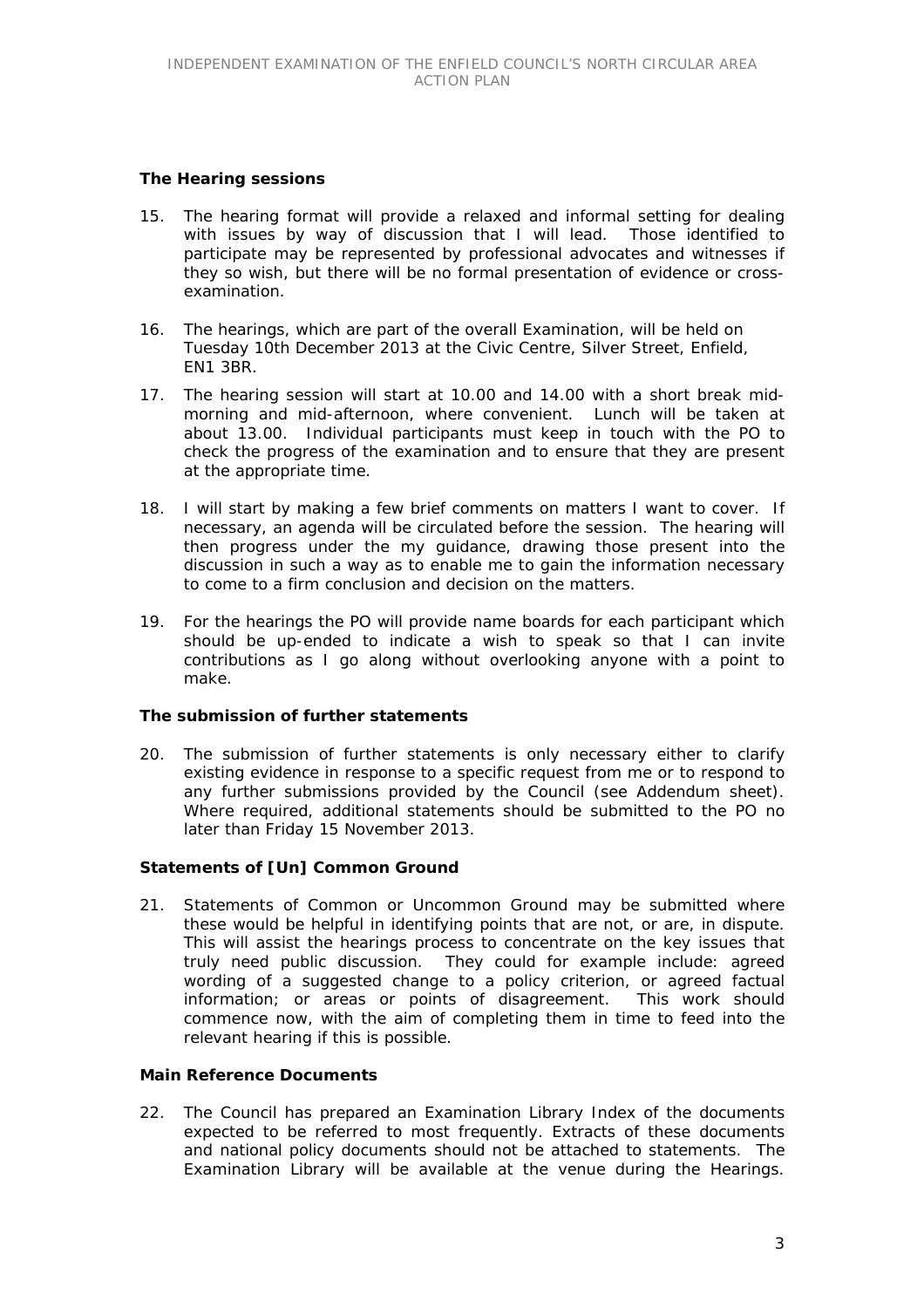Anyone wishing to consult the Library during or before the Hearings should contact the PO. The Index will be kept updated and is available from the PO and is also posted on the Council's web site.

## **Site visits**

23. I have already visited the area and looked at the allocated sites and seen various locations referred to in the NCAAP. If participants consider, for any reason, that additional accompanied visits are necessary, requests should be made to the PO.

### **If there are any questions arising from this note they should be passed to me through the PO.**

*Patrick Whitehead* (Inspector)